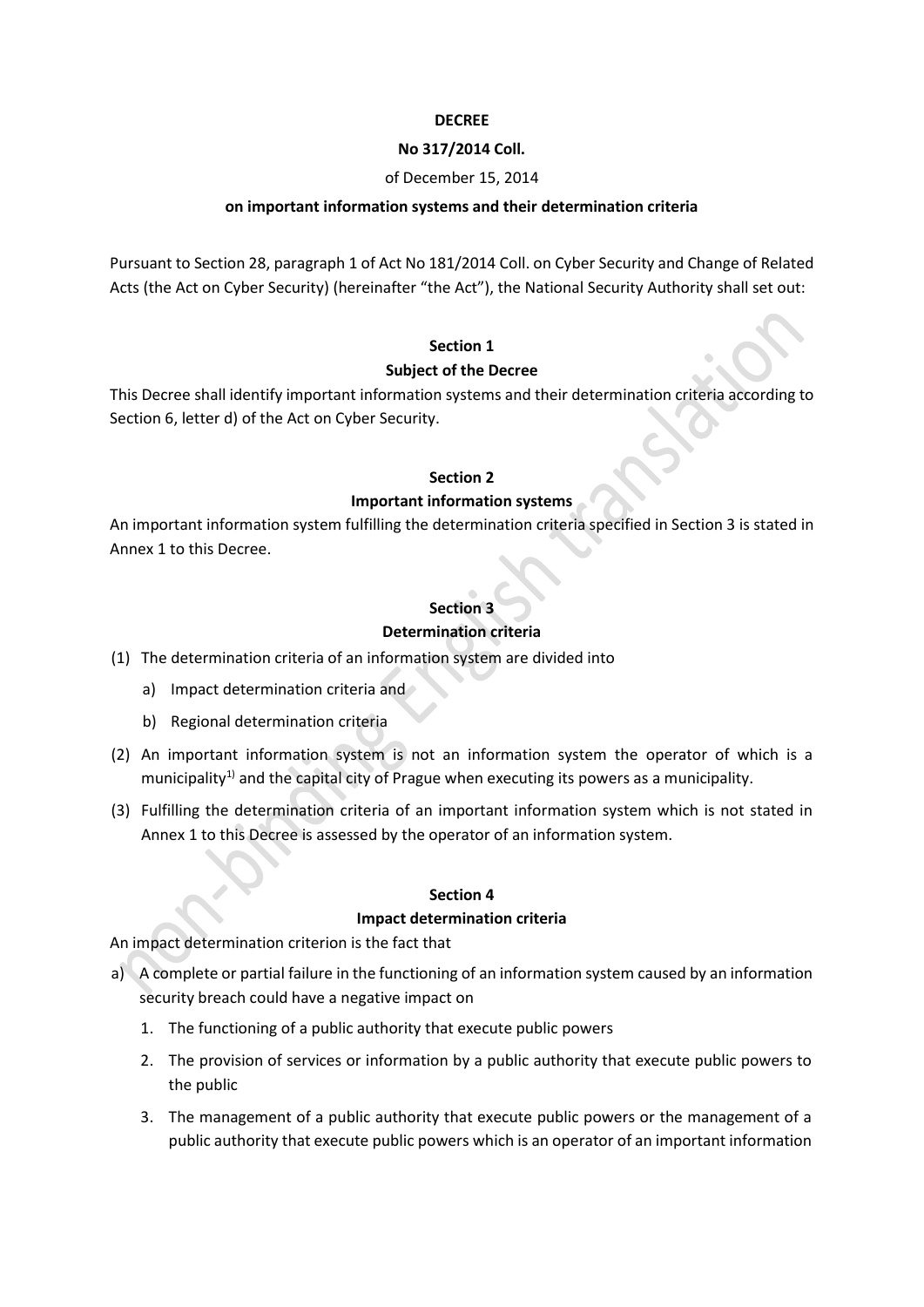system or the management of a public authority or a legal or natural person which is an operator of an information or communication system of critical information infrastructure or

4. The administration of another important information system using the services of the assessed information system which does not work

While the limitation of the activity of such system could result in the limitation to the performance of the activities of a public authority that execute public powers for a longer period of time than 3 business days or a significant threat to the performance of the activities of a public authority that execute public powers which can be prevented if excessive costs for the administration and restoration of the information system were incurred; or

- b) A complete or partial failure in the functioning of an information system caused by a breach of security of information could cause
	- 1. A threat to a critical infrastructure element or its disruption<sup>2)</sup>
	- 2. More than 10 casualties or 100 injured people in need of medical treatment, with potential hospitalisation of longer than 24 hours
	- 3. Financial or material losses with a threshold value of more than 5 % of the set budget of the public authority that execute public powers
	- 4. Interference with the personal lives or rights of natural or legal persons influencing at least 50,000 persons or
	- 5. A significant threat to public interest or its disruption

while the consequences according to points 1 to 4 do not reach the values necessary for the identification of a critical infrastructure element according to the summary criteria set down in the Crisis Act.

#### **Section 5**

#### **Regional determination criteria**

Regional determination criteria are listed in Annex 2 of this Decree.

# **Section 6 Effect**

This Decree takes effect on 1 January 2015.

Director:

**Navrátil**, signed

The Minister of the Interior: **Chovanec**, signed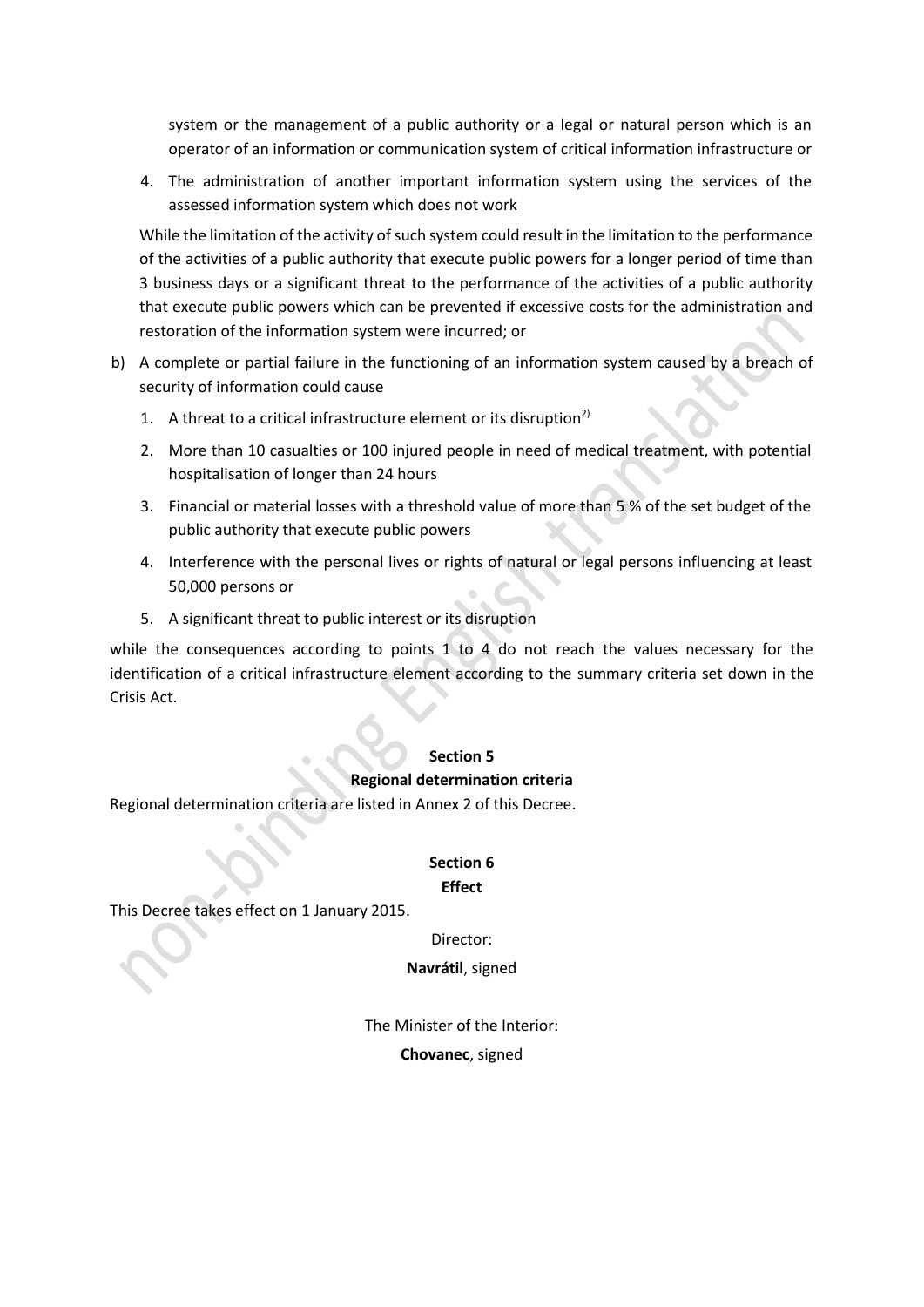# **Annex 1**

#### **Important information systems**

| <b>NO</b>      | <b>OPERATOR</b>                                                      | <b>NAME</b>                                                                               |
|----------------|----------------------------------------------------------------------|-------------------------------------------------------------------------------------------|
| 1              | Nature Conservation Agency of<br>the Czech Republic                  | <b>JASU CS Economic Information System</b>                                                |
| $\overline{2}$ | Nature Conservation Agency of<br>the Czech Republic                  | Electronic document and records management system -<br>state administration               |
| 3              | <b>Czech Environmental</b><br>Inspectorate                           | Central information system (CIS)                                                          |
| 4              | <b>Czech National Bank</b>                                           | JERRS - A single register of regulated and registered<br>entities                         |
| 5              | <b>Czech National Bank</b>                                           | KRZR - A communication interface for Basic Registers                                      |
| 6              | <b>Czech Statistical Office</b>                                      | An integrated agenda information system - a register of<br>persons (companies) (IAIS-ROS) |
| 7              | <b>Czech Telecommunication</b><br>Office                             | Automatic system of frequency spectrum monitoring (ASM<br>KS)                             |
| 8              | <b>Czech Telecommunication</b><br>Office                             | <b>MOSS</b>                                                                               |
| 9              | <b>Czech Telecommunication</b><br>Office                             | Spectra                                                                                   |
| 10             | <b>State Administration of Land</b><br><b>Surveying and Cadastre</b> | Territorial identification IS (TIIS)                                                      |
| 11             | <b>State Administration of Land</b><br><b>Surveying and Cadastre</b> | The information system of the cadastre of real estate<br>(ISKN)                           |
| 12             | <b>Energy Regulatory Office</b>                                      | A single information system of the Energy Regulatory<br>Office                            |
| 13             | <b>General Directorate of Customs</b>                                | Central register of entities (CRS)                                                        |
| 14             | The capital city of Prague                                           | Economic system                                                                           |
| 15             | The capital city of Prague                                           | Records management                                                                        |
| 16             | The capital city of Prague                                           | A website (Praha.eu)                                                                      |
| 17             | The capital city of Prague                                           | Electronic mail system                                                                    |
| 18             | Southern Bohemia Region                                              | Electronic system                                                                         |
| 19             | Southern Bohemia Region                                              | Records management                                                                        |
| 20             | Southern Bohemia Region                                              | Mail communication of companies (electronic mail system)                                  |
| 21             | Southern Bohemia Region                                              | A website (the website of the region)                                                     |
| 22             | Southern Moravia Region                                              | Mail server - Exchange                                                                    |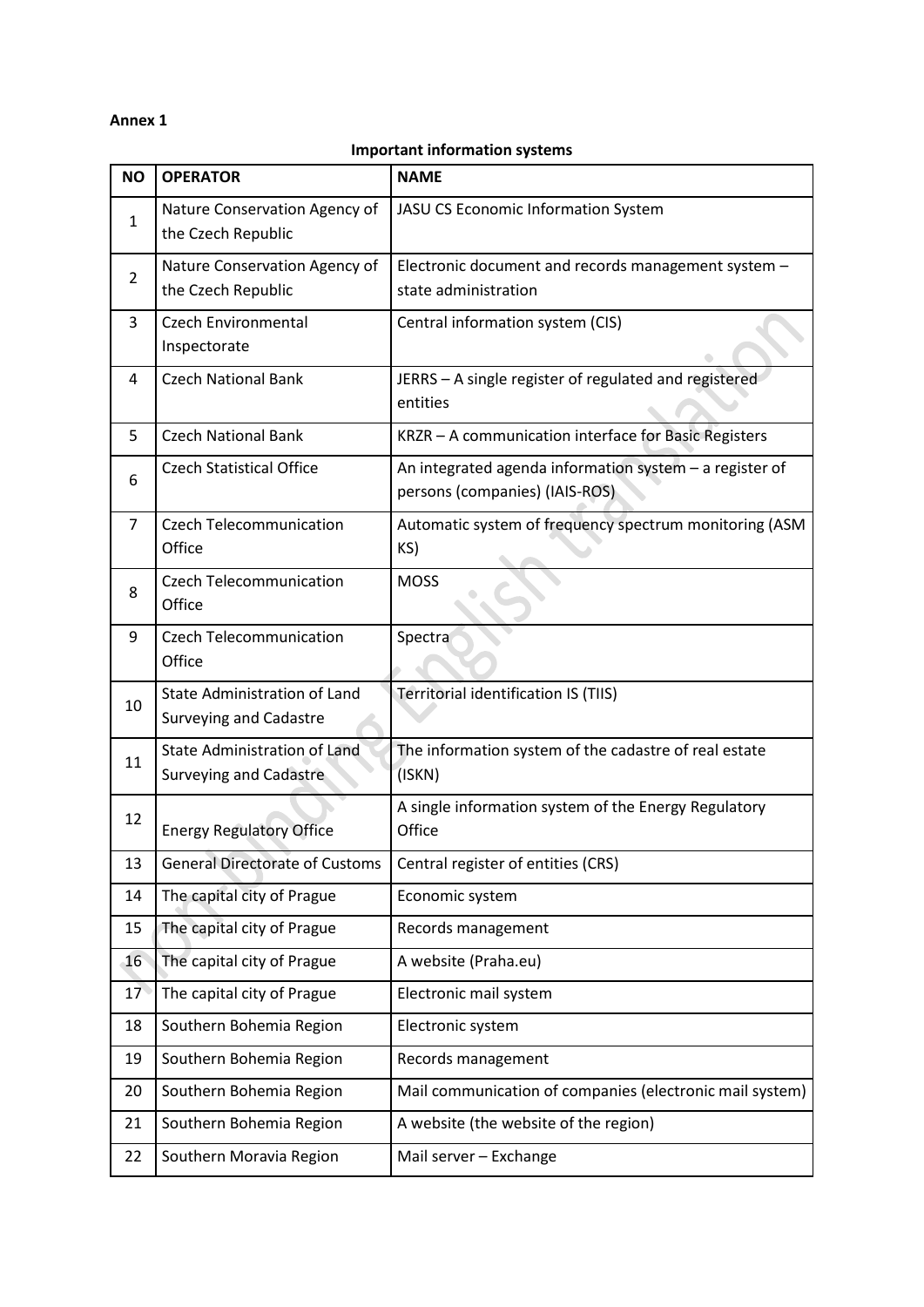| 23 | Southern Moravia Region      | Geoportal                                                                           |
|----|------------------------------|-------------------------------------------------------------------------------------|
| 24 | Southern Moravia Region      | Ginis                                                                               |
| 25 | Southern Moravia Region      | Kevis - Regional register information system                                        |
| 26 | Southern Moravia Region      | Publishing software of the Southern Moravia Region                                  |
| 27 | Ombudsman's Office           | Personal information system VEMA                                                    |
| 28 | Ombudsman's Office           | Records management and economic information system<br><b>GINIS</b>                  |
| 29 | Ombudsman's Office           | Electronic mail system MS Exchange                                                  |
| 30 | Karlovy Vary Region          | Economic system (ERP)                                                               |
| 31 | Karlovy Vary Region          | Records management                                                                  |
| 32 | Karlovy Vary Region          | Integration directive                                                               |
| 33 | Karlovy Vary Region          | A website (the website of the region)                                               |
| 34 | Vysočina Region              | A web portal WISMO                                                                  |
| 35 | Vysočina Region              | Electronic mail system                                                              |
| 36 | Vysočina Region              | GINIS - records management                                                          |
| 37 | Vysočina Region              | <b>GINIS - economic modules</b>                                                     |
| 38 | Hradec Králové Region        | Records management EZOP                                                             |
| 39 | Hradec Králové Region        | Economic information system                                                         |
| 40 | Liberec Region               | Economic information system                                                         |
| 41 | Liberec Region               | Electronic records management information system                                    |
| 42 | Liberec Region               | A web portal of Liberec Region                                                      |
| 42 | Liberec Region               | Electronic mail system                                                              |
| 43 | Ministry of Transport        | Carriage of dangerous goods (ADR)                                                   |
| 44 | <b>Ministry of Transport</b> | Centralized information system of vehicle tests (CIS STK)                           |
| 45 | <b>Ministry of Transport</b> | The register of entities pursuing business in the field of<br>road transport (RPSD) |
| 46 | Ministry of Transport        | Vehicle database (DAVOZ)                                                            |
| 47 | Ministry of Transport        | The application for testing new drivers and carriers in<br>driving schools (eTesty) |
| 48 | <b>Ministry of Transport</b> | Digital tachograph IS (ISDT)                                                        |
| 49 | Ministry of Transport        | Information system serving as a support of roadworthiness<br>approving (ZTP)        |
| 50 | <b>Ministry of Transport</b> | Toll evidence (MÝTO)                                                                |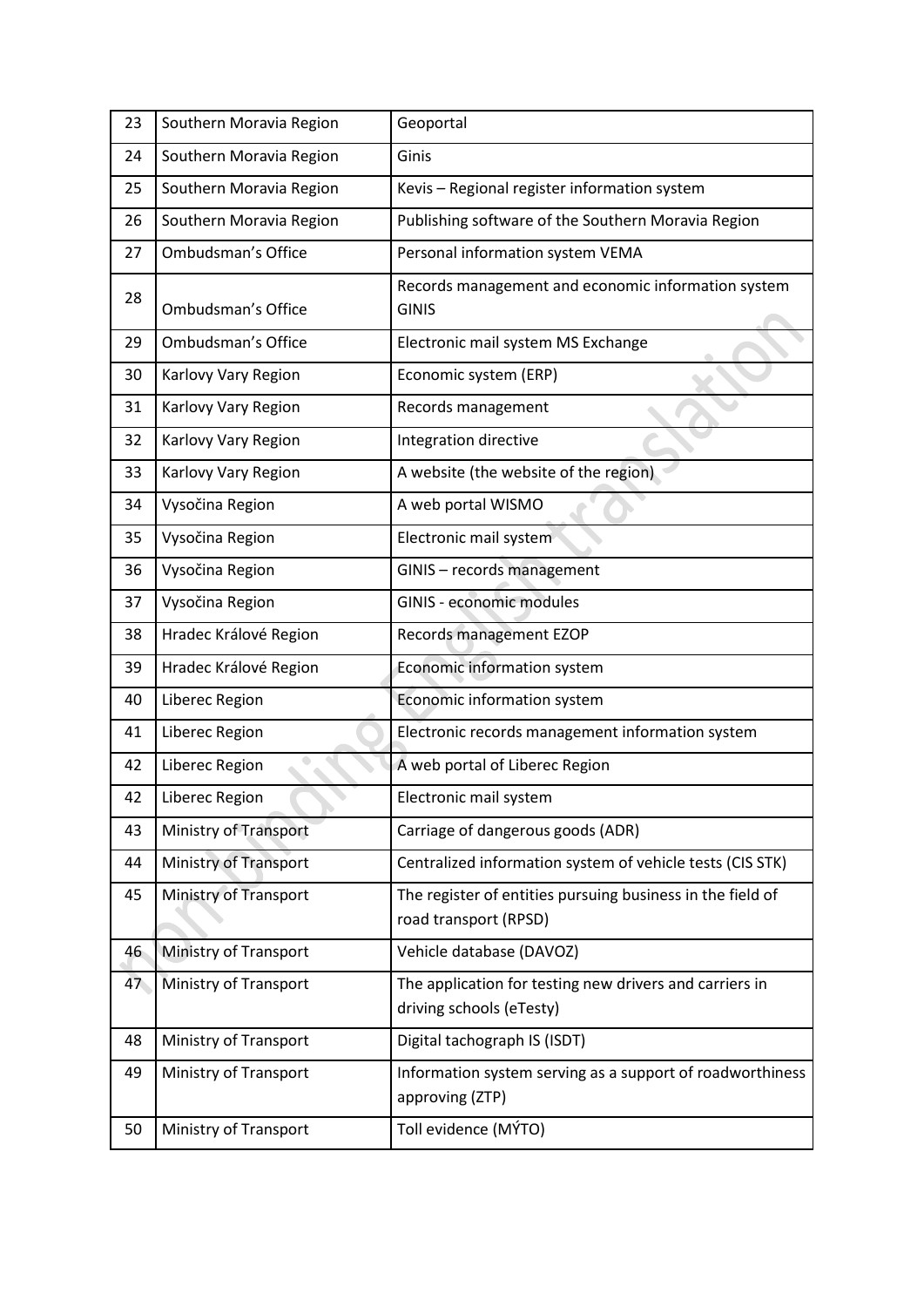| 51 | <b>Ministry of Transport</b>                    | Information system of roads and motorways network in<br>the Czech Republic (ISSDS)                                     |
|----|-------------------------------------------------|------------------------------------------------------------------------------------------------------------------------|
| 52 | Ministry of Finance                             | ISPROFIN - Information system of programme funding                                                                     |
| 53 | Ministry of Defence                             | Biological and monitoring information system (BMIS)                                                                    |
| 54 | Ministry of Defence                             | Military Police information system(ISVP)                                                                               |
| 55 | Ministry of Defence                             | <b>LETVIS</b>                                                                                                          |
| 56 | Ministry of Defence                             | A network for the early detection of army radiation<br>monitoring network (SVZ ARMS)                                   |
| 57 | Ministry of Defence                             | Staff information system of the Army of the Czech<br>Republic (ŠIS)                                                    |
| 58 | Ministry of Defence                             | Medical information system (ZDRAVÍŠ)                                                                                   |
| 59 | Ministry of Labour and Social<br><b>Affairs</b> | The information system of the register of social services<br>providers                                                 |
| 60 | Ministry of Labour and Social<br><b>Affairs</b> | Single information system for labour and social affairs                                                                |
| 61 | Ministry of Labour and Social<br><b>Affairs</b> | The information system of children's social care                                                                       |
| 62 | Ministry of Industry and Trade                  | Trade register                                                                                                         |
| 63 | Ministry of Industry and Trade                  | Economic information system                                                                                            |
| 64 | Ministry of Justice                             | The register of court experts and interpreters - reference<br>only part                                                |
| 65 | Ministry of Justice                             | The list of institutes with the sufficient qualifications for<br>performing expert activities                          |
| 66 | Ministry of Education, Youth,<br>and Sports     | The information system for qualifications and<br>authorisations ISKA                                                   |
| 67 | Ministry of Education, Youth,<br>and Sports     | EIS (Economic IS)                                                                                                      |
| 68 | Ministry of Education, Youth,<br>and Sports     | <b>EPD</b>                                                                                                             |
| 69 | Ministry of Education, Youth,<br>and Sports     | Accreditation Board information system (ISACC)                                                                         |
| 70 | Ministry of the Interior                        | ASI PČR - Agenda information system of the Police of the<br>Czech Republic                                             |
| 71 | Ministry of the Interior                        | AZYL II - The information system for the evidence of<br>asylum granting                                                |
| 72 | Ministry of the Interior                        | DP 2 - The information system of social security authority,<br>the calculation and payment of social security benefits |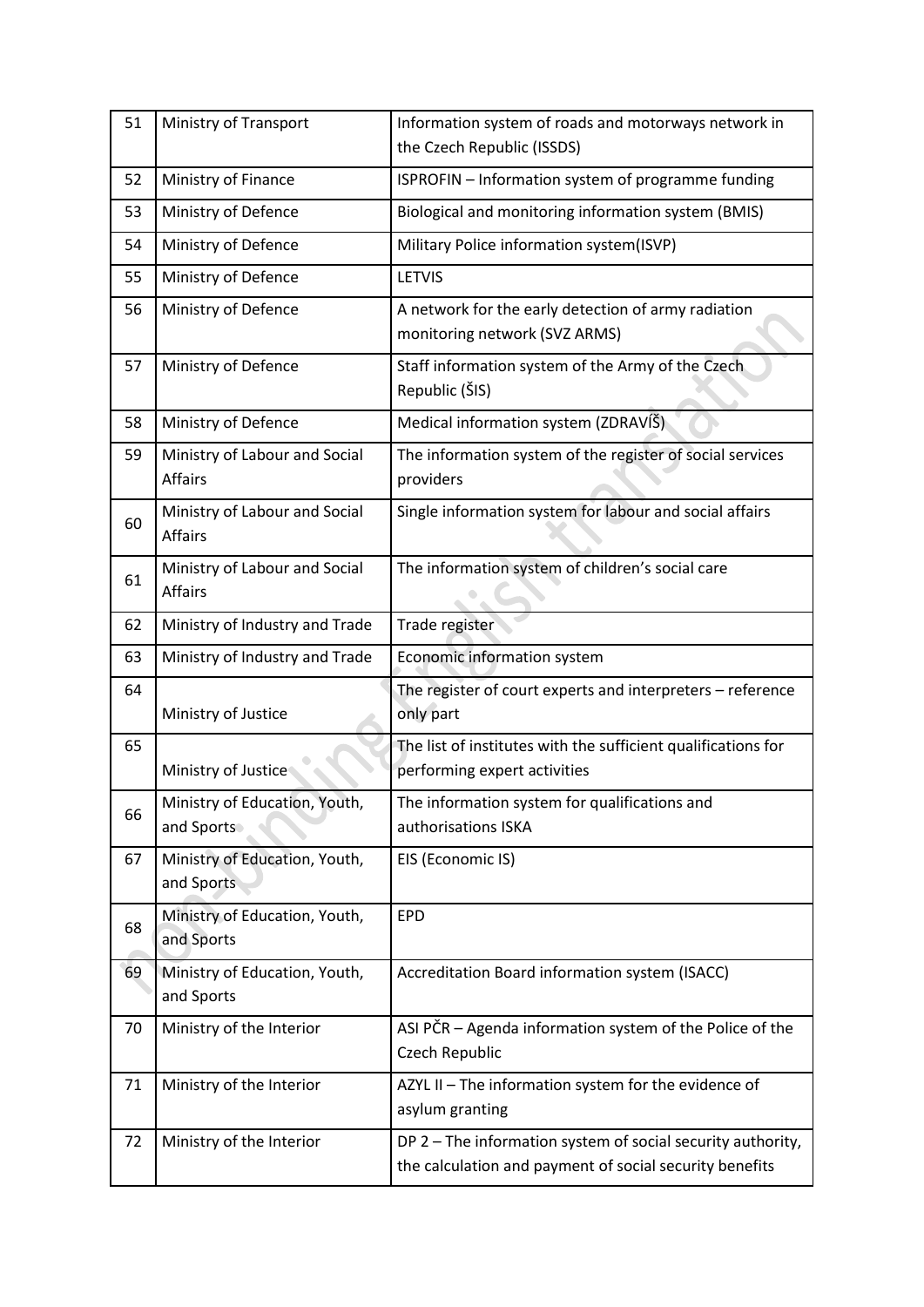| 73 | Ministry of the Interior    | EKIS MV - The economic information system of the<br>Ministry of the Interior                                                             |
|----|-----------------------------|------------------------------------------------------------------------------------------------------------------------------------------|
| 74 | Ministry of the Interior    | GINIS- Electronic records management information system                                                                                  |
| 75 | Ministry of the Interior    | IS ISVS - The information system of public administration<br>information systems                                                         |
| 76 | Ministry of the Interior    | PVS - public administration portal                                                                                                       |
| 77 | Ministry of the Interior    | The register of state citizenship - information system                                                                                   |
| 78 | Ministry of the Interior    | The information system of the Central register of natural<br>persons who acquired or lost the state citizenship of the<br>Czech Republic |
| 79 | Ministry of the Interior    | ISoSS - The information system of civil service                                                                                          |
| 80 | Ministry of Foreign Affairs | ePasy                                                                                                                                    |
| 81 | Ministry of Foreign Affairs | Czech Republic visas (EVC2)                                                                                                              |
| 82 | Ministry of Health          | National medical information system (NZIS)                                                                                               |
| 83 | Ministry of Health          | Protection of public health                                                                                                              |
| 84 | Ministry of Agriculture     | Information system VODA                                                                                                                  |
| 85 | Ministry of Agriculture     | The information system of water supply systems and<br>sewerage (IS VaK)                                                                  |
| 86 | Ministry of Agriculture     | Integrated agriculture register (IZR)                                                                                                    |
| 87 | Ministry of Agriculture     | The register of land usage according of users' relations<br>(LPIS)                                                                       |
| 88 | Ministry of Agriculture     | Common agriculture register (SZR)                                                                                                        |
| 89 | Ministry of the Environment | IRZ-The integrated register of pollution                                                                                                 |
| 90 | Ministry of the Environment | ISPOP - The integrated system of fulfilling the reporting<br>duty                                                                        |
| 91 | Ministry of the Environment | Information system SEA                                                                                                                   |
| 92 | Ministry of the Environment | Information system EIA                                                                                                                   |
| 93 | Ministry of the Environment | MA ISOH - the module of car wrecks of the IS of waste<br>management plan                                                                 |
| 94 | Ministry of the Environment | <b>CITES</b> register                                                                                                                    |
| 95 | Ministry of the Environment | IPPC - Integrated prevention IS                                                                                                          |
| 96 | Moravian-Silesian Region    | Integration directive                                                                                                                    |
| 97 | Moravian-Silesian Region    | Mail communication of companies (electronic mail system)                                                                                 |
| 98 | Moravian-Silesian Region    | A website (the website of the region www.msk.cz)                                                                                         |
| 99 | Moravian-Silesian Region    | <b>GINIS system</b>                                                                                                                      |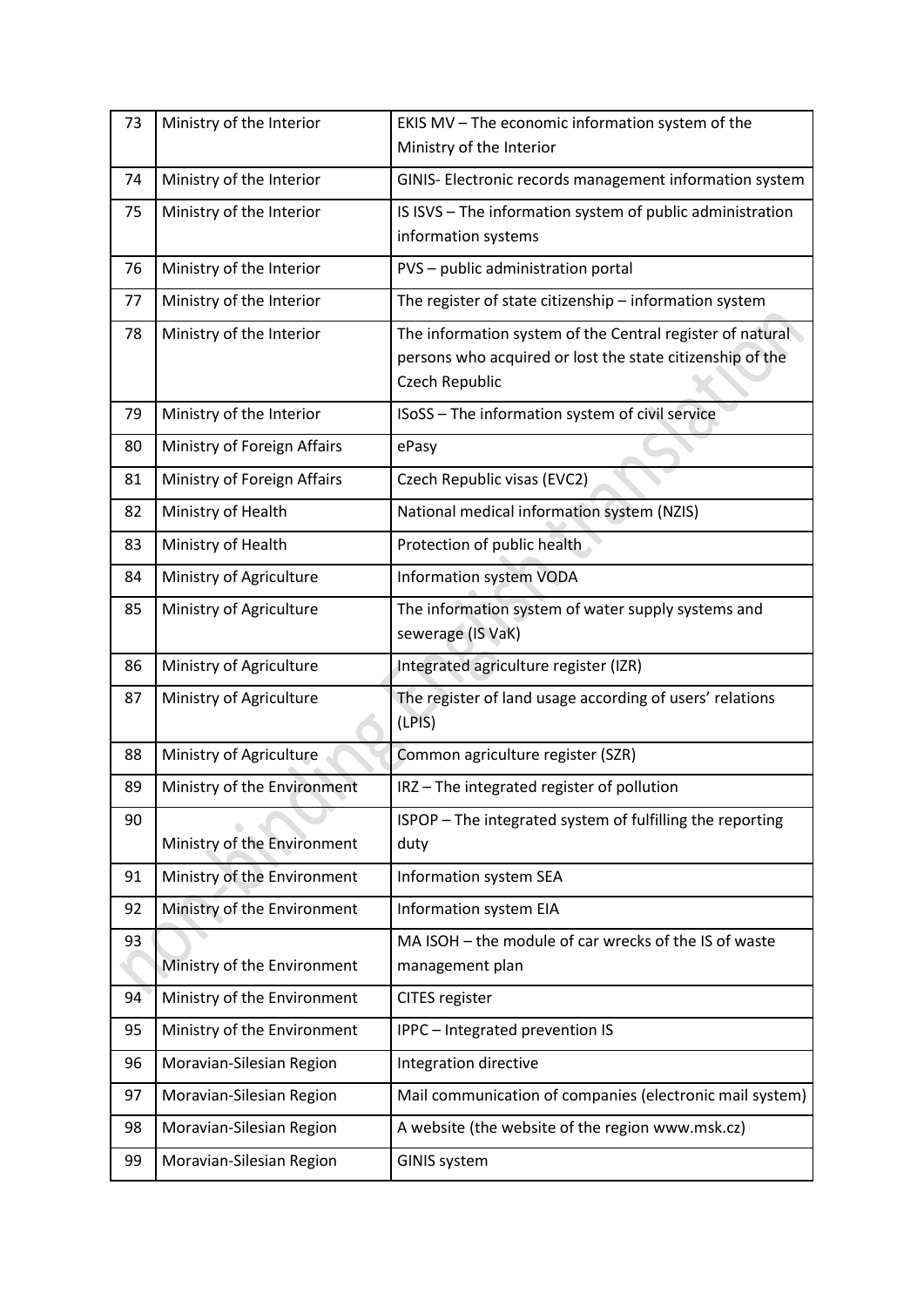| 100 | Supreme Audit Office                                           | Audit information system (KIS)                                            |
|-----|----------------------------------------------------------------|---------------------------------------------------------------------------|
| 101 | Supreme Public Prosecutor's<br>Office                          | The central register of prosecuted persons                                |
| 102 | Olomouc Region                                                 | ERP - Economic system                                                     |
| 103 | Olomouc Region                                                 | Records management (SSL)                                                  |
| 104 | Olomouc Region                                                 | Integration directive (ISb)                                               |
| 105 | Olomouc Region                                                 | A web portal (WP)                                                         |
| 106 | Olomouc Region                                                 | Electronic mail system (EPS)                                              |
| 107 | Pardubice Region                                               | Integrated information system GINIS                                       |
| 108 | Plzeň Region                                                   | Mail server                                                               |
| 109 | Plzeň Regi                                                     | Integration directive                                                     |
| 110 | Plzeň Region                                                   | Records management                                                        |
| 111 | Plzeň Region                                                   | A web portal of the region                                                |
| 112 | Plzeň Region                                                   | <b>ERP</b>                                                                |
| 113 | Probation and mediation<br>service                             | Agenda information system AIS PMS                                         |
| 114 | <b>Council for Radio and Television</b><br><b>Broadcasting</b> | <b>RRTV Intranet</b>                                                      |
| 115 | <b>Administration of State</b>                                 | IS Argis - Civil resources planning IS (operational and                   |
|     | <b>Material Reserves</b>                                       | practice environment)                                                     |
| 116 | <b>Administration of State</b><br><b>Material Reserves</b>     | IS Krizkom - Crisis communication IS                                      |
| 117 | <b>National Registers Authority</b>                            | The system of basic registers access management (RACS)                    |
| 118 | <b>State Environmental Fund</b>                                | EIS-JASU                                                                  |
| 119 | <b>State Environmental Fund</b>                                | SFZP-CENTRAL                                                              |
| 120 | <b>State Environmental Fund</b>                                | E-SPIS                                                                    |
| 121 | <b>State Land Office</b>                                       | Agenda system for land consolidation (ASPU - DMS)                         |
| 122 | <b>State Land Office</b>                                       | Central information system (CIS)                                          |
| 123 | <b>State Labour Inspection Office</b>                          | The register of the computerization of labour inspection<br>tasks (REÚIP) |
| 124 | <b>State Office for Nuclear Safety</b>                         | The register of external addresses (REA)                                  |
| 125 | State Institute for Drug Control                               | Central repository of electronic prescriptions                            |
| 126 | State Institute for Drug Control                               | The register of medicinal products with restrictions                      |
| 127 | Czech Agriculture and Food<br><b>Inspection Authority</b>      | Control and laboratory activities (KLČ)                                   |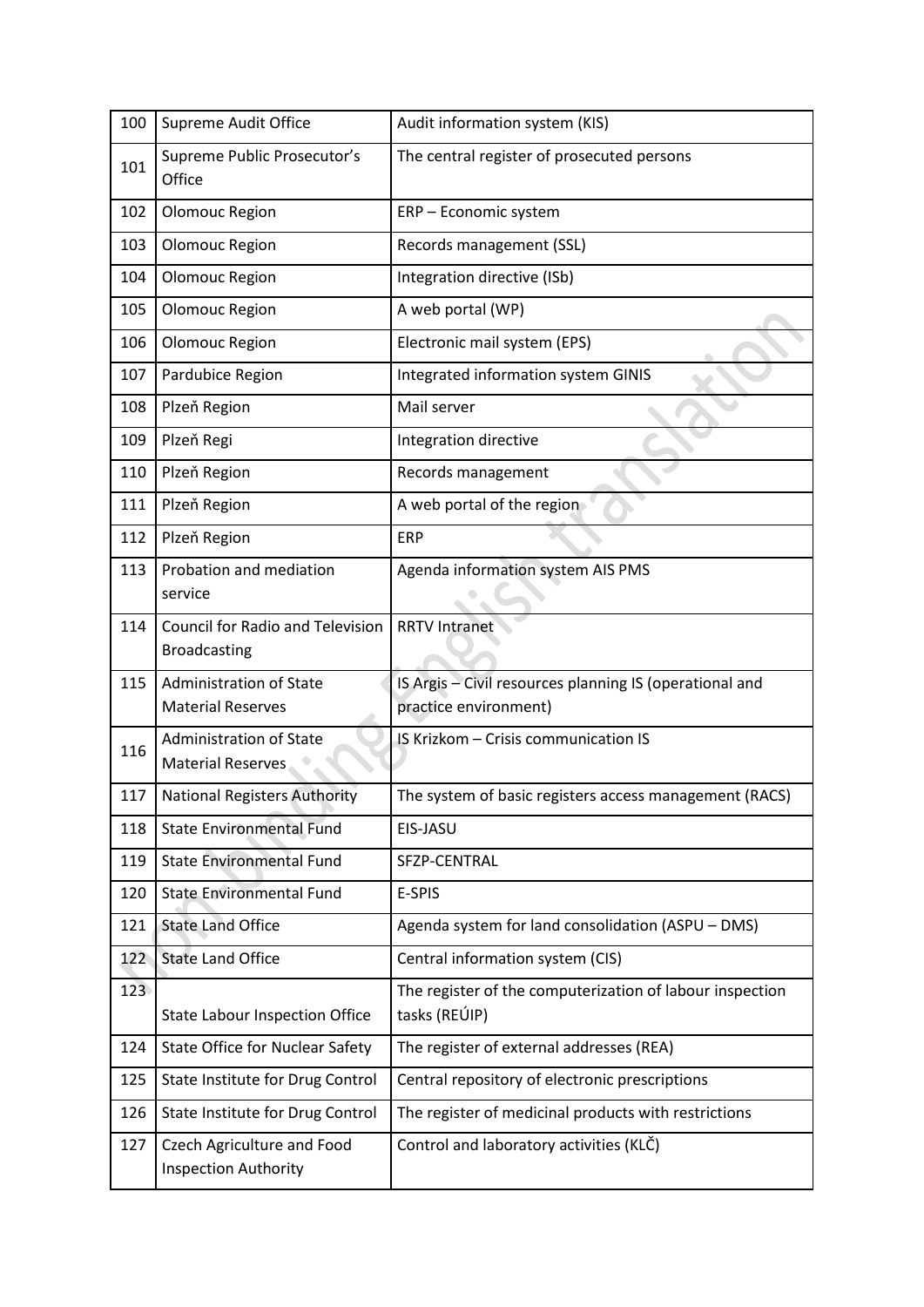| 128 | Czech Agriculture and Food<br><b>Inspection Authority</b>                                                        | Records management SZPI                                                    |
|-----|------------------------------------------------------------------------------------------------------------------|----------------------------------------------------------------------------|
| 129 | <b>State Agricultural Intervention</b><br>Fund                                                                   | The information system of the paying agency (ISPA)                         |
| 130 | Central Bohemia Region                                                                                           | IS GINIS - economic system                                                 |
| 131 | Central Bohemia Region                                                                                           | E-spis - records management                                                |
| 132 | Central Bohemia Region                                                                                           | Mail communication of companies (electronic mail system)                   |
| 133 | Central Bohemia Region                                                                                           | A website (the website of the region)                                      |
| 134 | Civil Aviation Authority                                                                                         | Civil Aviation Authority IS                                                |
| 135 | Office for the Protection of<br>Competition                                                                      | GINIS - Gordic integrated information system                               |
| 136 | Office for the Protection of<br>Competition                                                                      | Electronic mail                                                            |
| 137 | Office for the Protection of<br>Competition                                                                      | A website                                                                  |
| 138 | The Office for Personal Data<br>Protection                                                                       | IS ÚOOÚ (The Office for Personal Data Protection IS)                       |
| 139 | Office for Government<br>Representation in Property<br><b>Affairs</b>                                            | State property information system (ISMS)                                   |
| 140 | <b>Industrial Property Office</b>                                                                                | The information system of intellectual property (ISDV)                     |
| 141 | Industrial Property Office                                                                                       | The system of industrial property rights (SyPP)                            |
| 142 | The Office of the Government<br>of the Czech Republic                                                            | Electronic library of legislative procedure (eKLEP)                        |
| 143 | The Office of the Government<br>of the Czech Republic                                                            | The IS of research, experimental development and<br>innovations (IS VaVal) |
| 144 | Ústí nad Labem Region                                                                                            | <b>Economic system Navision</b>                                            |
| 145 | Ústí nad Labem Region                                                                                            | Records and archive management EZOP                                        |
| 146 | Ústí nad Labem Region                                                                                            | The internet portal of Ústí nad Labem Region VISMO                         |
| 147 | Ústí nad Labem Region                                                                                            | Mail server Microsoft Exchange                                             |
| 148 | Prison Service of the Czech<br>Republic                                                                          | Prison information system (VIS)                                            |
| 149 | Všeobecná zdravotní pojišťovna<br>České republiky (General Health<br>Insurance Company of the<br>Czech Republic) | Central register of the insured people                                     |
| 150 | Land Survey Office                                                                                               | Land Survey IS                                                             |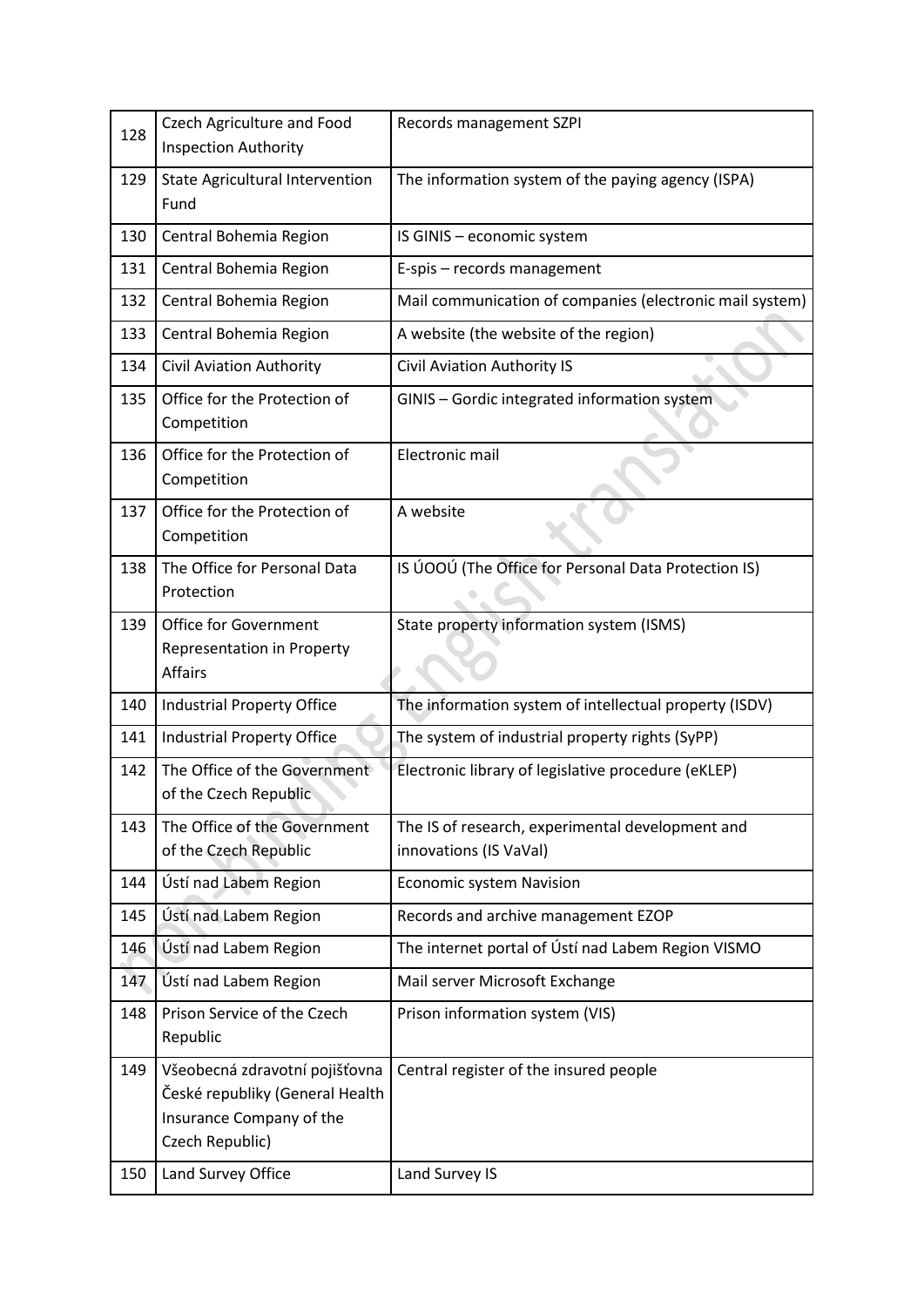| 151   Zlín Region | Economic system and records management |
|-------------------|----------------------------------------|
| 152   Zlín Region | A web page of the region               |
| 153   Zlín Region | Electronic mail system                 |